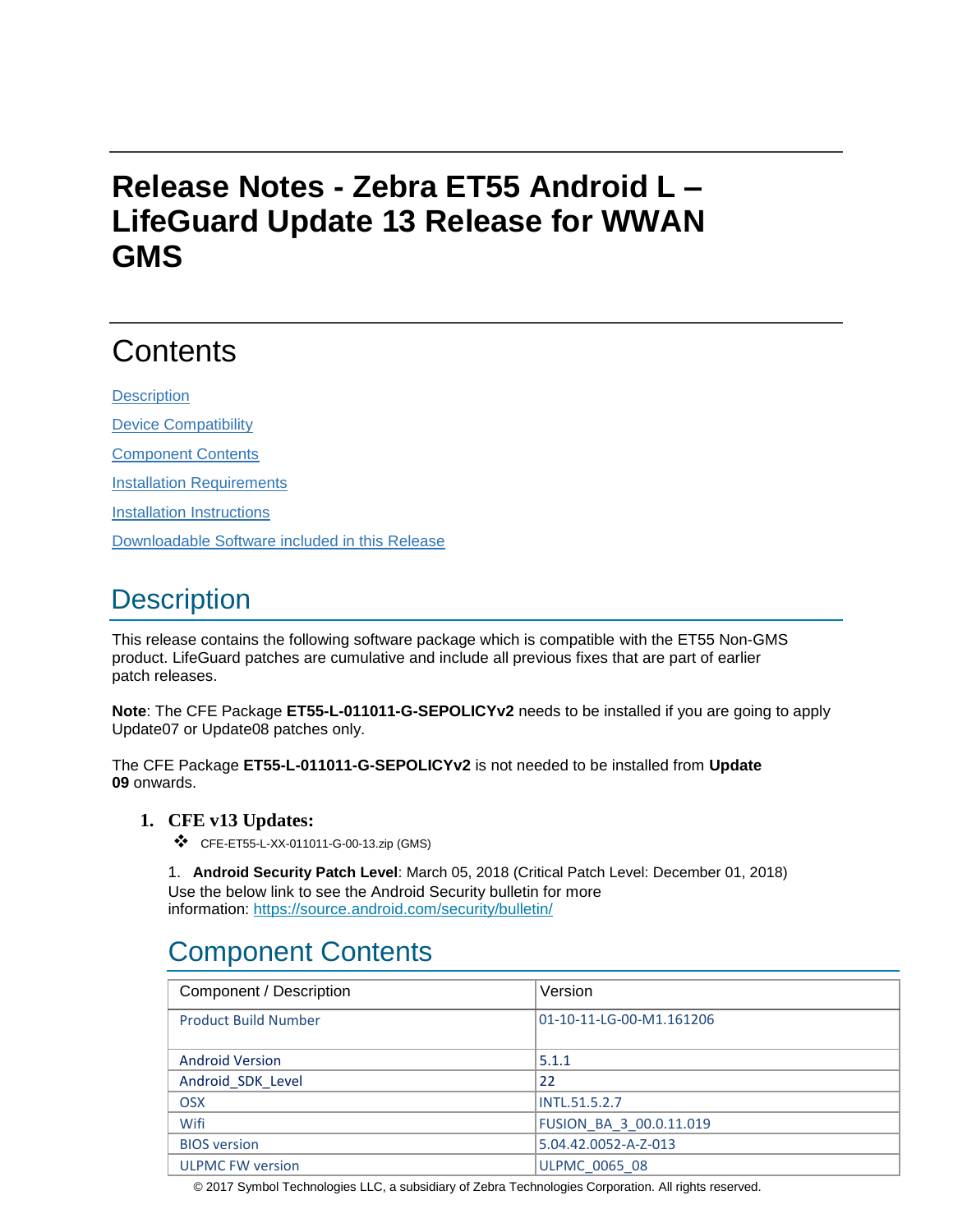| <b>Scanning Framework</b> | 16.13.40.0         |
|---------------------------|--------------------|
| <b>DWDemo</b>             | 2.0.13             |
| <b>MXMF</b>               | 7.2.9.0            |
| <b>Scanner Firmware</b>   | PAABLC44-001-R00   |
| <b>DataWedge</b>          | 6.7.48             |
| RxLogger                  | 4.58.5.0           |
| <b>StageNow</b>           | 2.10.1.1389        |
| <b>SOTI</b>               | 12.2.0 Build 23469 |
| <b>EMDK</b>               | 6.8.21.1121        |
| <b>B2M Elemez</b>         | 1.0.0.408          |
| Data Analytics            | 2.4.0.1036         |
| <b>EKB</b>                | 1.7.0.2            |
| <b>File Browser</b>       | 1.19.1.2           |

### **2. CFE v12 Updates:**

❖ CFE-ET55-L-XX-011011-G-00-12.zip (GMS)

1. **Android Security Patch Level**: March 05, 2018 (Critical Patch Level: September 01, 2018) Use the below link to see the Android Security bulletin for more information:<https://source.android.com/security/bulletin/>

- o Updated MXMF Version to 7.2.9.0. (For more detail please refer http://techdocs.zebra.com)
- $\circ$  SPR35025 Resolved an issue where Proxy Auto Config (PAC) did not work properly following stops/restarts of the PacService.
- o SPR33977 Resolved an issue wherein set time zone issue observed with StageNow.
- $\circ$  SPR34716 Resolved an issue where the MX Framework did not restart properly following events where the service was stopped.
- o SPR34679 Resolved an issue wherein setting WLAN band to Auto through StageNow was failing.
- o SPR34614 Resolved an issue in DataWedge wherein scanner could not be enabled due to quick enabling and disabling of scanner through Intents.
- o Data Analytics changes:
	- Data Analytics Agent and its components have been renamed so that it adheres to the Analytics product's marketing terms:
		- SettingsEULA has been renamed to Zebra Data Services.

#### **3. CFE v11 Updates:**

❖ CFE-ET55-L-XX-011011-G-00-11.zip (GMS)

1. **Android Security Patch Level**: March 05, 2018 (Critical Patch Level: June 01, 2018) Use the below link to see the Android Security bulletin for more information:<https://source.android.com/security/bulletin/>

- o Updated below mentioned components:
	- o EKB Version 1.7.0.2 (Added as a System application with this CFE 11)
	- o MXMF Version 7.2.8.2
	- o DataWedge Version 6.7.48
	- o EMDK Version 6.8.21.1121
	- o StagingClient Version 2.10.1.1389
	- o ULPMC FW Version ULPMC\_0065\_08
- © 2017 Symbol Technologies LLC, a subsidiary of Zebra Technologies Corporation. All rights reserved.  $\circ$  SPR33899 – Resolved an issue where the sync interval is not updated after reboot.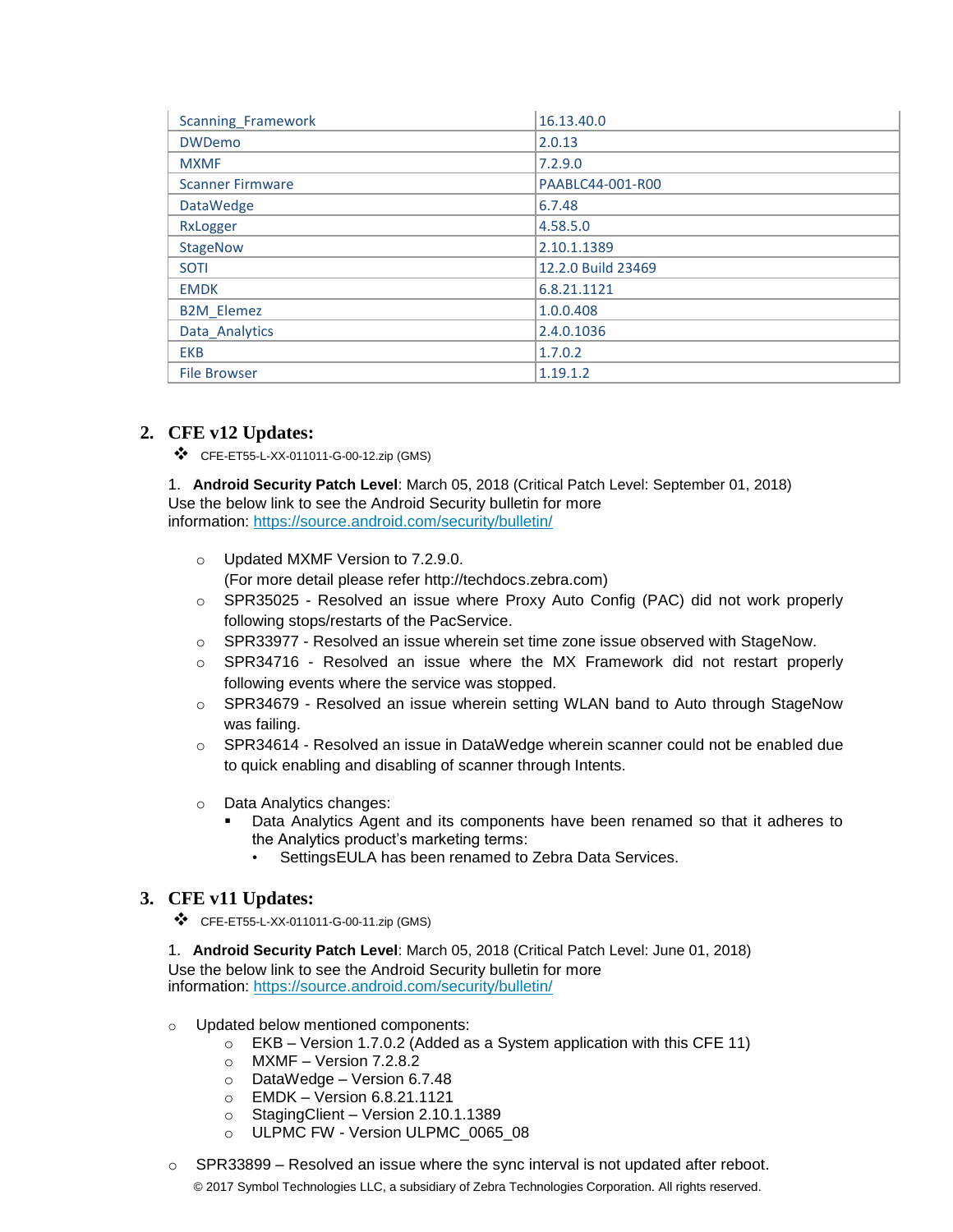- $\circ$  SPR34530 Battery firmware is updated to adjust the battery charge level based on temperature.
- $\circ$  SPR33671 Resolved an issue wherein the profile creation used to fail if the username included "\" character.
- $\circ$  SPR34267 Resolved an issue where-in user was not able to enable USB debugging option using StageNow.
- $\circ$  SPR33862/33876 Resolved an issue where-in user could not set Display Timeout value of 30 min using StageNow.
- $\circ$  SPR33973 Resolved an issue wherein erroneously loading default profile by providing feature to ignore disabled profiles in DataWedge.
- o SPR34307/33607 Resolved an issue where few fresh devices were unable to stage after unboxing the device.
- o SPR34189 Resolved an issue wherein low ram and oom limit adjustments is implemented to provide more free memory.
- o SPR34083/34014/32519 Resolved an issue wherein WWAN binding was failed in first time.
- $\circ$  SPR33639 Resolved an issue wherein the customer app install and launch during device sleep state and device stop emitting scan beam after awake from suspend.
- $\circ$  SPR33876 Resolved an issue wherein Display Timeout was unable set via StageNow.
- o SPR33538 Resolved an issue wherein the Scanner beam stuck off and No LED beam while pressing scanner button.
- o SPR33981 Resolved an issue Czech Republic Regulatory Country could not be set using Wifi config profile.
- o SPR34187 Resolved an issue wherein MXFramework does not restart after being killed due to low memory conditions.

#### **4. CFE v10 Updates:** ❖

CFE-ET55-L-XX-011011-G-00-10.zip (GMS)

1. **Android Security Patch Level**: March 05, 2018

Use the below link to see the Android Security bulletin for more information:<https://source.android.com/security/bulletin/>

- o Updated below mentioned components:
	- $\circ$  MXMF Version 7.2.0.6
	- o DataWedge Version 6.7.34
	- $\circ$  EMDK Version 6.8.20
	- o StagingClient Version 2.10.1.1386
	- o File Browser Version 1.19.1.2
	- $O$  DDT Version 1.15.0.11
- $\circ$  SPR33938 Resolved the issue wherein the camera does not work intermittently.
- $\circ$  SPR33639 Resolved an issue wherein the device stops emitting scan beam after waking up from suspend.
- $\circ$  SPR33538 Resolved an issue wherein scanner beam stuck off when pressing scanner button.
- o SPR34205 BT Firmware Update.
	- The change in Firmware is about better prioritization to eSCO traffic when another Bluetooth ACL link is present.

### **5. CFE v9 Updates:**

❖ CFE-ET55-L-XX-011011-G-00-09.zip (GMS)

1. **Android Security Patch Level**: December 05, 2017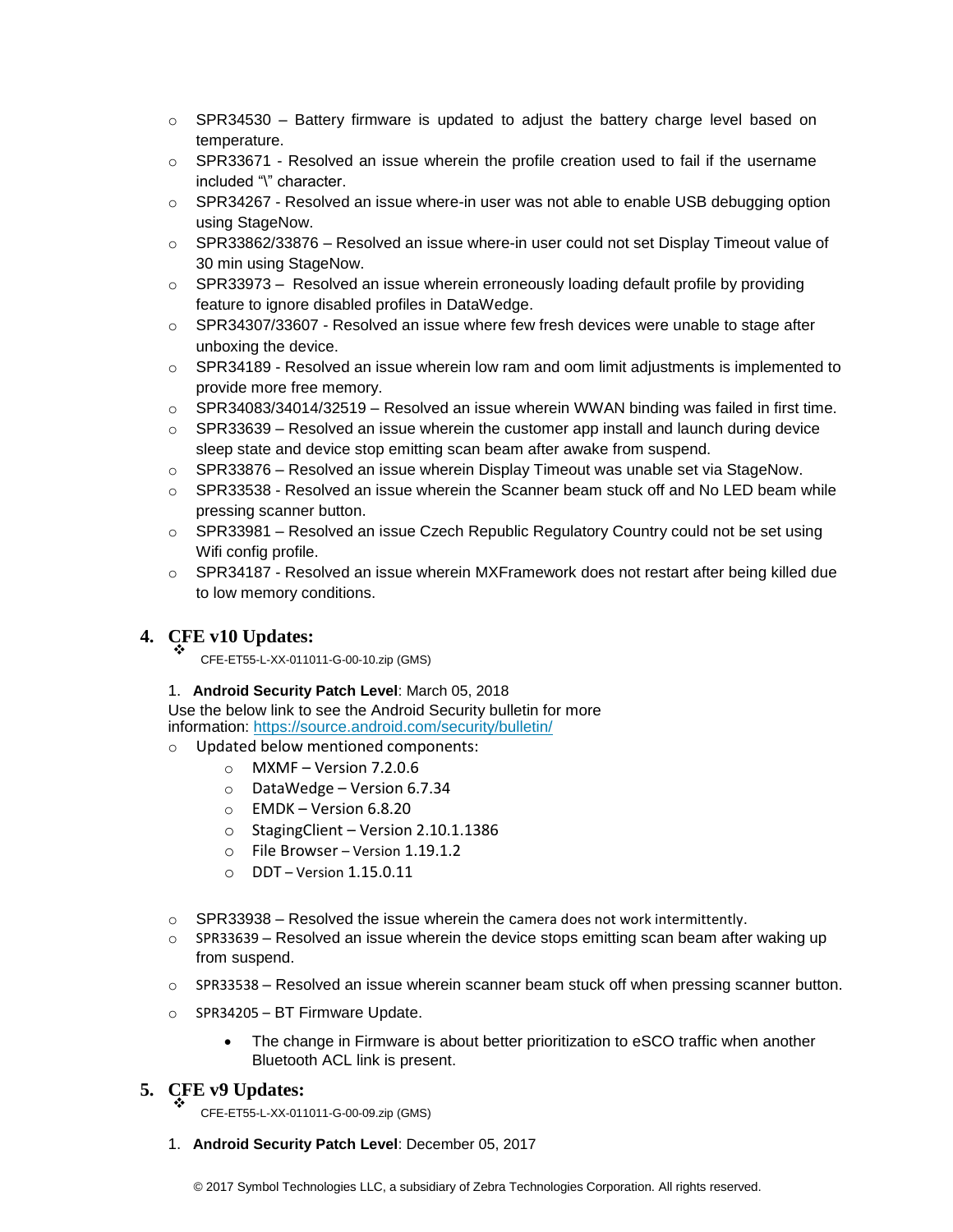Use the below link to see the Android Security bulletin for more information:<https://source.android.com/security/bulletin/>

- o Updated below mentioned components:
	- $\circ$  MXMF Version 7.1.3.0
	- o DataWedge Version 6.6.50
	- o EMDK Version 6.7.10.1010
	- o StagingClient Version 2.9.1.1373
- $\circ$  SPR32628 Resolved the issue, where buffering keystrokes causes the web page does not work properly.
- $\circ$  SPR33755 Resolved an issue wherein Whitelisted Apps were unable to submit XML to MX.
- o SPR33599– Resolved an issue where some of the system apps which was not part of applock whitelist were getting disabled.
- $\circ$  SPR33233 Resolved an issue wherein the DataWedge 6.2.24 could not replace separator or non-printable ascii character with \$.
- $\circ$  SPR32463 Resolved an issue wherein the StageNow File Manager downloads frequently fails due to Socketimeout exception.
- $\circ$  SPR32676 Resolved an issue wherein DataWedge crashes due to velocity application profile creation.

#### **6. CFE v8 Updates:** ❖

CFE-ET55-L-XX-011011-G-00-08.zip (GMS)

1. **Android Security Patch Level**: September 05, 2017 Use the below link to see the Android Security bulletin for more information:<https://source.android.com/security/bulletin/>

o Corrections for KRACK vulnerabilities applied.

#### **7. CFE v7 Updates:** ❖

ET55-L-011011-G-SEPOLICYv2.zip (GMS)

CFE-ET55-L-XX-011011-G-00-07.zip (GMS)

#### 1. **Android Security Patch Level**: September 05, 2017

Use the below link to see the Android Security bulletin for more information:<https://source.android.com/security/bulletin/>

- o Resolved an issue in MX to prevent leakage of configuration parameters.
- o Included fix for BlueBorne vulnerability.
- $\circ$  SPR32615 Resolved an issue wherein the device goes to sleep, even while scanning the barcodes.
- $\circ$  SPR32894 Resolved an issue wherein the Airwatch fails to install package because MX reports a 'permission error'.
- $\circ$  SPR32956 Resolved an issue wherein the Airwatch agent switches between v1.3 and v6.2.

#### **8. CFE v6 Updates:** ❖

CFE-ET55-L-XX-011011-G-00-06.zip (GMS)

#### 1. **Android Security Patch Level**: August 05, 2017

Use the below link to see the Android Security bulletin for more information:<https://source.android.com/security/bulletin/>

- $\circ$  SPR32135 Resolved an issue wherein Settings screen does not revert to its normal state even though the locale language is changed from Arabic to English via EMDK.
- $\circ$  SPR30401 Added support to get the CFE version via MDM clients.
- $\circ$  SPR32126 Resolved an issue wherein Stock Browser gets enabled automatically after reboot even though user has disabled the app in settings.

© 2017 Symbol Technologies LLC, a subsidiary of Zebra Technologies Corporation. All rights reserved.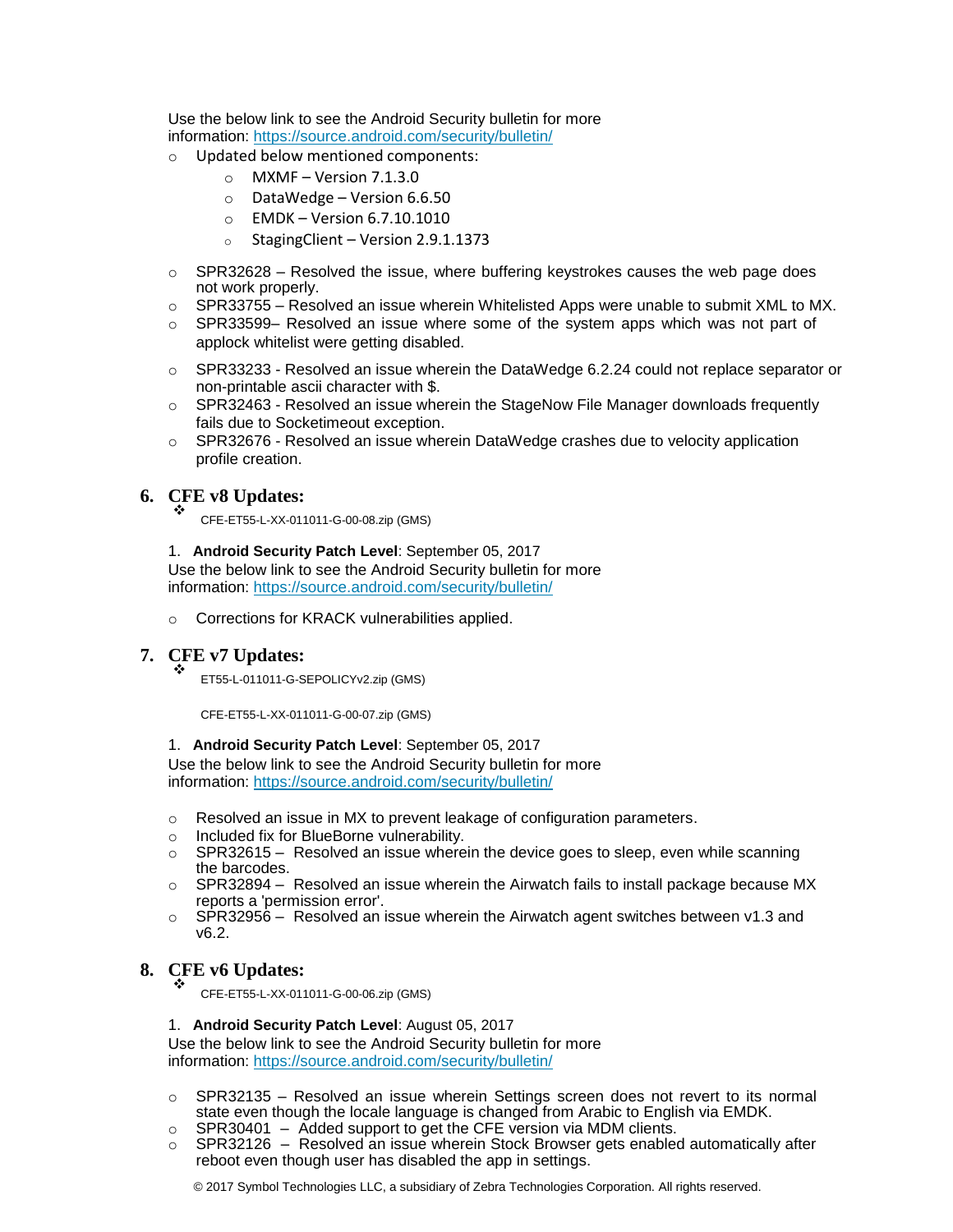- $\circ$  SPR32469 Resolved an issue wherein the device is setting static IP while it is connected to a network via Ethernet Cradle.
- $\circ$  SPR32546 Resolved an issue wherein the Airwatch crash is observed when the AW whitelist is configured with certain restrictions.
- $\circ$  SPR32733 Added a feature to support BLE advertising.
- $\circ$  SPR32527 Resolved an issue where more than 8 Bluetooth devices were not able to pair/unpair.

## **9. CFE v5 Updates:** ❖

CFE-ET55-L-XX-011011-G-00-05.zip (GMS)

#### 1. **Android Security Patch Level**: June 05, 2017

Use the below link to see the Android Security bulletin for more information:<https://source.android.com/security/bulletin/>

- $\circ$  SPR31230 Resolved an issue wherein the wireless connection locked / dropped when SIP client is running.
- $\circ$  SPR31276 Resolved an issue wherein the ping loss is observed with extremely slow web connection.
- $\circ$  SPR32188 Resolved an issue wherein device locks up during FT roaming (802.11r).
- $\circ$  SPR29912 Resolved an issue wherein Certificate installation failure is observed while installing via StageNow/EMDK.
- $\circ$  SPR32008 Resolved an issue wherein the embedded carriage return gets transmitted as a space.
- $\circ$  SPR32193 Resolved an issue wherein Authentication failures were observed with EAP TLS.
- $\circ$  SPR32230 Resolved an issue wherein Authentication failures were observed due to missing user Certificates.

#### **10. CFE v4 Updates:** ❖

CFE-ET55-L-XX-011011-G-00-04.zip (GMS)

1. **Android Security Patch Level**: May 05, 2017

Use the below link to see the Android Security bulletin for more information:<https://source.android.com/security/bulletin/>

- 2. The CFE Package CFE-ET55-L-XX-011011-G-00-04.zip file includes the following Fixes:
	- $p$  SPR 31559 Resolved an issue wherein the WAN custom Proxy does not work with gprs manager
	- $\circ$  SPR32038 Resolved an issue wherein the device wipe takes few more attempts than the configured number.
	- o Added bios support for new imx175 camera module

#### **6. CFE v1 Updates:**

❖ CFE-ET55-L-XX-011011-G-00-01.zip (GMS)

#### 1. **Android Security Patch Level**: April 5, 2017

Use the below link to see the Android Security bulletin for more information: <https://source.android.com/security/bulletin/>

- 2. The CFE Package CFE-ET55-L-XX-011011-G-00-01.zip file includes the following Fixes:
	- $\circ$  SPR30979 Resolved an issue wherein USB devices are not visible when ET5x is re-docked in the cradle.
	- $\circ$  SPR30992 Resolved an issue wherein the touch panel was sluggish when used with web browser or web view app.
	- o SPR31598 Included configurability option to enable/disable network monitor warning pop-up messages.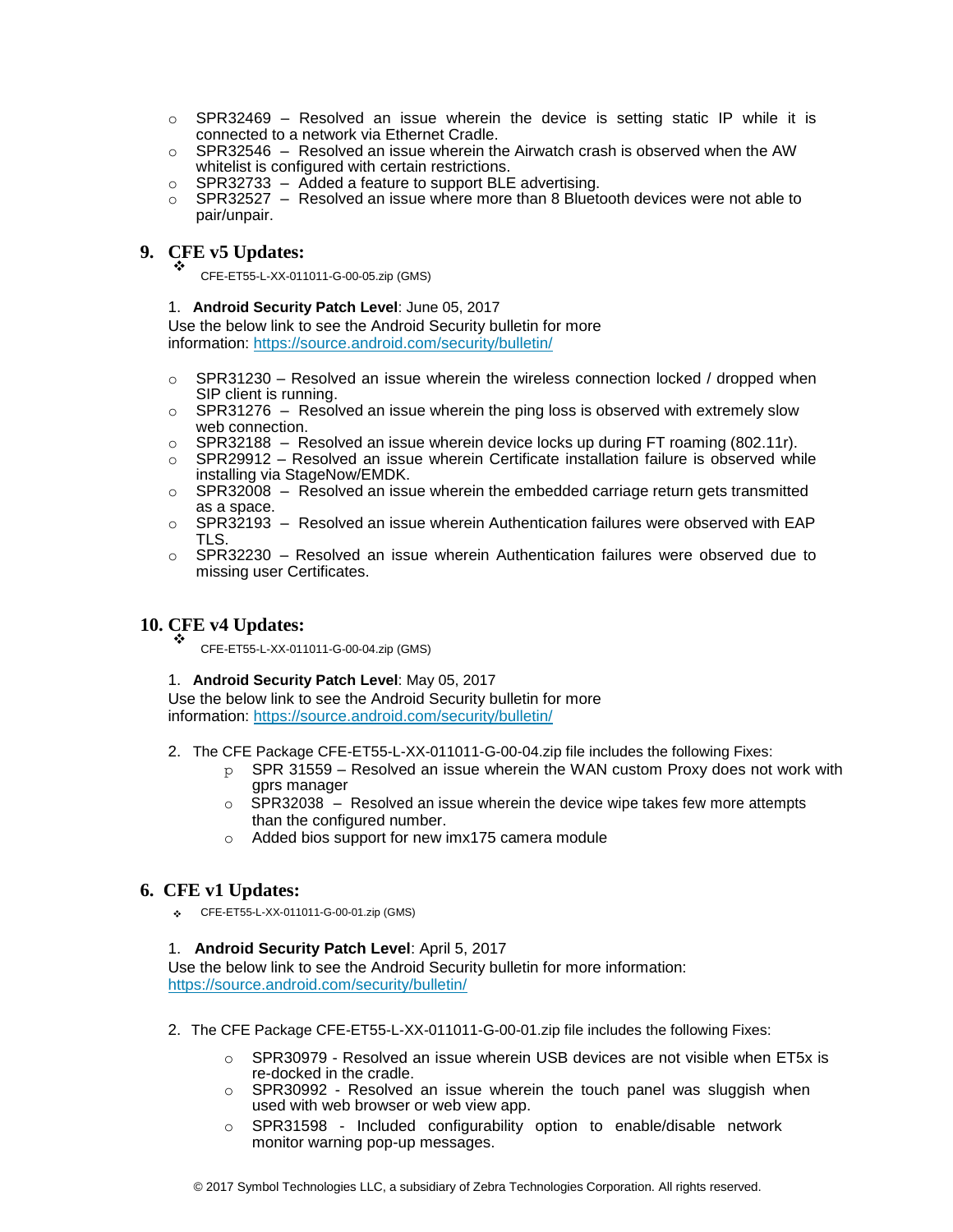To Disable Warning, you need to place a file namely 'networkinfo.txt' populated with content Value=false into "/enterprise/usr/" path and reboot the device for the change to apply.

To Enable Warning back (in case you had disabled it earlier) you need to place a file namely 'networkinfo.txt' populated with content Value=true into "/enterprise/usr/" path and reboot the device for the change to apply.

o SPR31733 - Resolved an issue wherein Wi-Fi connection switches between 2.4GHz and 5GHz band.

# <span id="page-5-0"></span>Device Compatibility

This software release has been approved for Android ET55 GMS models mentioned below.

| Device           | <b>Operating System</b> |
|------------------|-------------------------|
| ET55BE-G15E-00A6 | Android 5.1.1           |
| ET55BE-G15E-00US | Android 5.1.1           |
| ET55BT-G15E-00A6 | Android 5.1.1           |
| ET55BT-G15E-00US | Android 5.1.1           |
| ET55TE-G15E-00A6 | Android 5.1.1           |
| ET55TT-G15E-00A6 | Android 5.1.1           |

## <span id="page-5-2"></span><span id="page-5-1"></span>Installation Requirements

ADB installed on the PC (including adb drivers) USB debugging turned ON (from Developer options) ET55 GMS has at least: Version 01-10-11-LG-00-M1.161206 build

## <span id="page-5-3"></span>Installation Instructions

BEFORE UPDATING THE OS IMAGE, EXTERNAL POWER MUST BE APPLIED TO THE TERMINAL VIA USB CHARGING CABLE OR CRADLE.

PLEASE ENSURE BATTERY LEVEL IS > 30%

### **IMPORTANT NOTE:**

For ET55, there is no CFE v2, CFE v3 releases. Just for keeping the CFE versions uniform across ET50/ET55, CFE version has been incremented from 1 to 4

CFE v13 HAS BEEN RELEASED IN THIS POSTING.

CFE v13: ❖ CFE-ET55-L-XX-011011-G-00-13.zip (GMS)

i. If the device has  $01-10-11-LG-00-M1.161206$  build needs to be applied.

To see what Non-GMS CFE version is currently on the device, go to "Settings" and scroll down to "About tablet" and look at the "Build number".

If it displays "**01-10-11-LG-00-M1.161206**" (GMS), the device has base build.

If it displays "**01-10-11-LG-00-M1**" and **Zebra patch version** shows "1", then the device is GMS with CFE v1 software update.